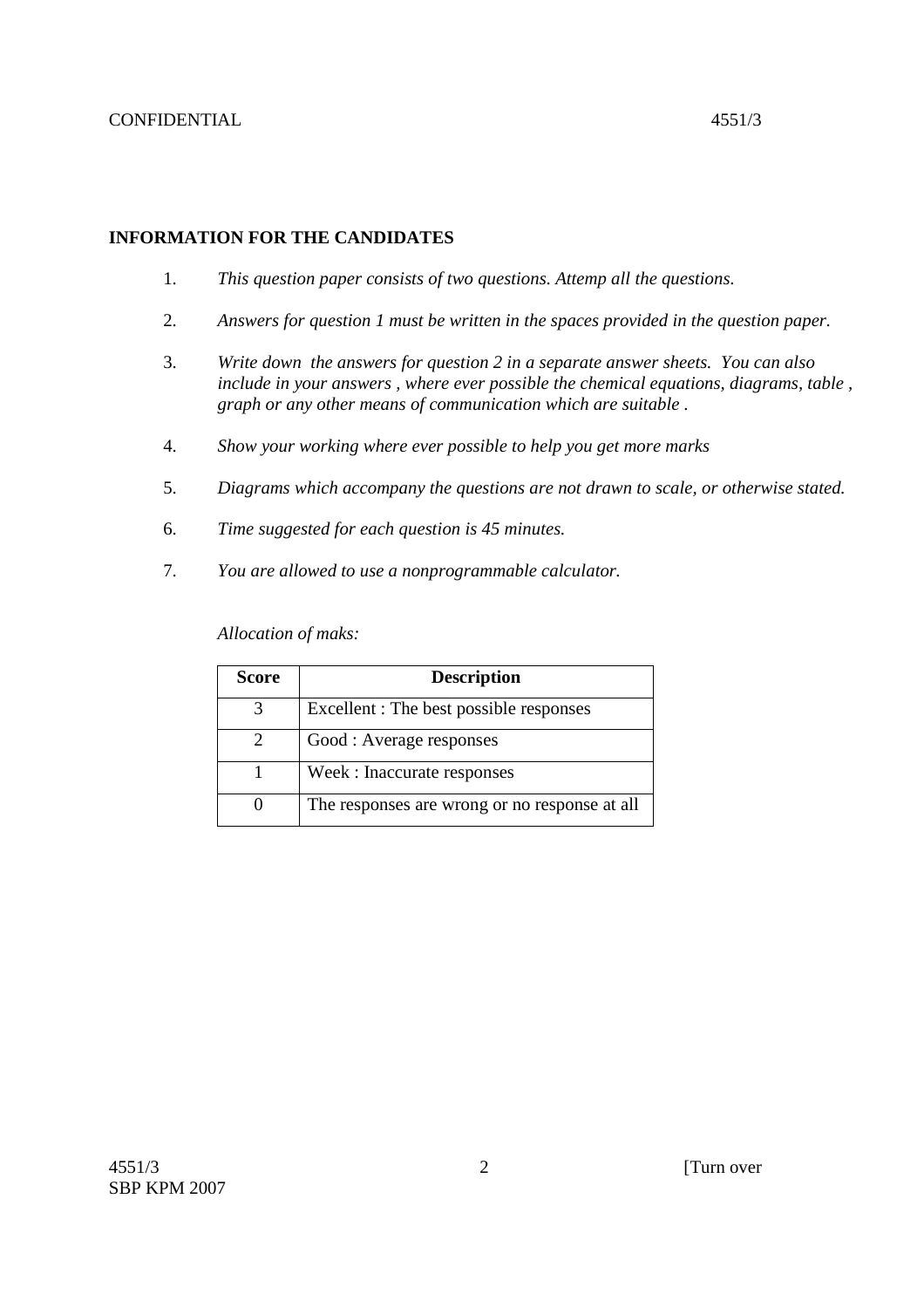## Answer **all** questions

1. A group of students carried out an experiment to study the effect of the concentration of sucrose solution on pieces of cut potatoes.

They prepared 40 potato discs with a cork borer and separated them into 4 groups P,Q,R and S with 10 discs in each group.These potato discs were then soaked in petri dishes labeled P, Q, R and S each containing sucrose solutions of concentrations 0%, 3%, 5% and 15% respectively.

Figure 1 shows the arrangement of 10 pieces of potato discs for each group from one end to the other end at the beginning of the experiment.



FIGURE 1

Table 1 shows the results of the total length of the 10 potato discs immersed in the respective sucrose concentrations after 30 minutes.

| Group       | Concentration<br>of sucrose<br>solution(%) | <b>Arrangement of 10 potato discs</b>                                                                                                                                                                                                     | <b>Final</b><br><b>Total</b><br>Length<br>(cm) |
|-------------|--------------------------------------------|-------------------------------------------------------------------------------------------------------------------------------------------------------------------------------------------------------------------------------------------|------------------------------------------------|
| ${\bf P}$   | $\boldsymbol{0}$                           | णागामा<br>3<br>2<br>5<br>4<br>6<br>13<br>8<br>O<br>1<br>9<br>10<br>12                                                                                                                                                                     |                                                |
| Q           | 3                                          | 3<br>2<br>5<br>6<br>4<br>8<br>10 <sup>°</sup><br>13<br>0<br>7<br>12<br>9<br>11<br>1                                                                                                                                                       |                                                |
| $\mathbf R$ | 5                                          | <u> INI INI INI INI INI INI INI I</u><br><u> INTERNATIONAL (INTERNATIONAL INTERNATIONAL INTERNATIONAL INTERNATIONAL INTERNATIONAL INTERNATIONAL INTERNATION</u><br>3<br>2<br>5<br>13<br>4<br>6<br>8<br>N<br>7<br>9<br>10<br>11<br>12<br>4 |                                                |
| 4551/3      |                                            | 3<br>[Turn over                                                                                                                                                                                                                           |                                                |

SBP KPM 2007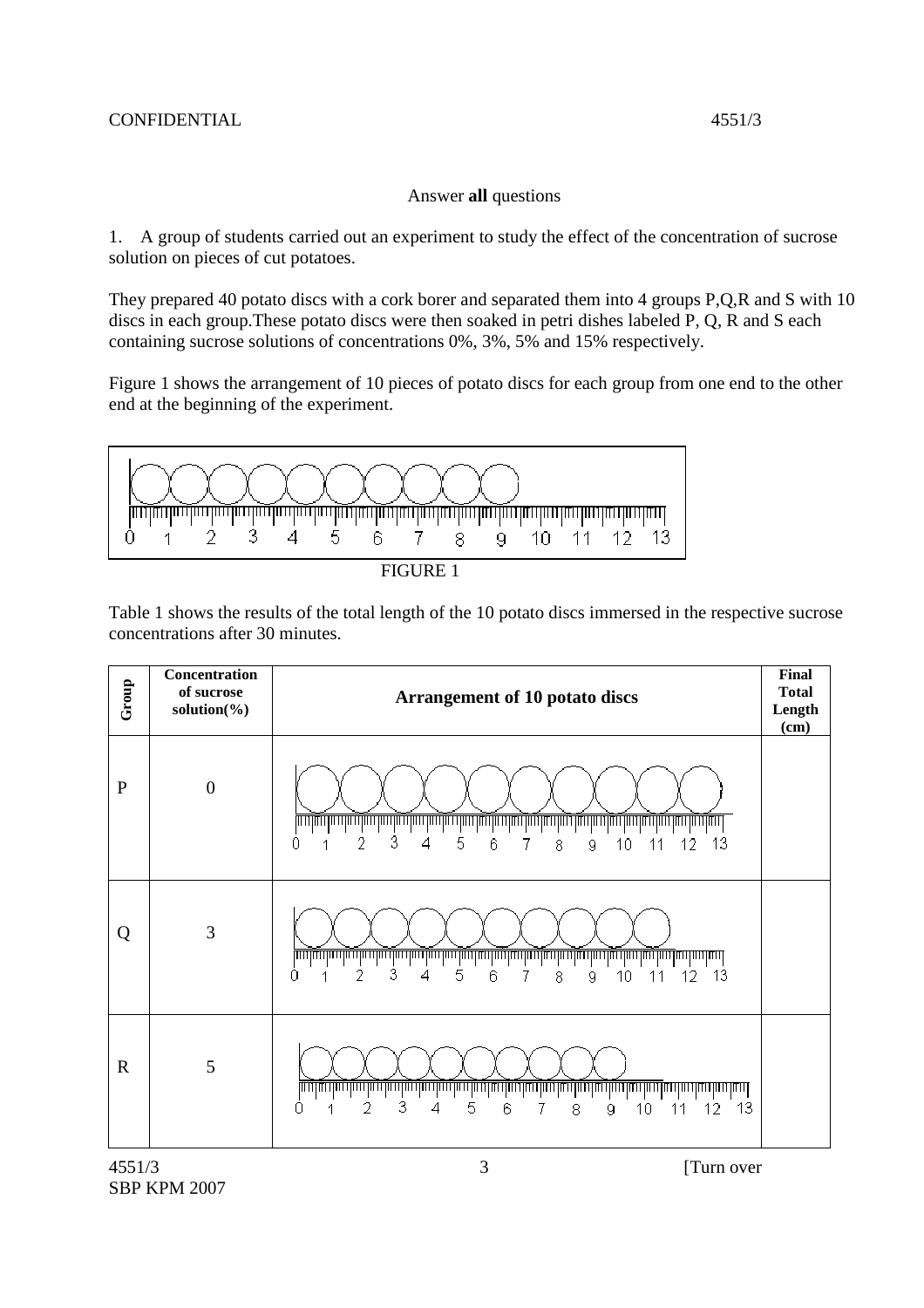## **CONFIDENTIAL**



# TABLE 1

(a) (i) Based on Table 1, state two observations.

[3 marks] (ii) State the inference which corresponds to the observations in  $1(a)(i)$ [3 marks]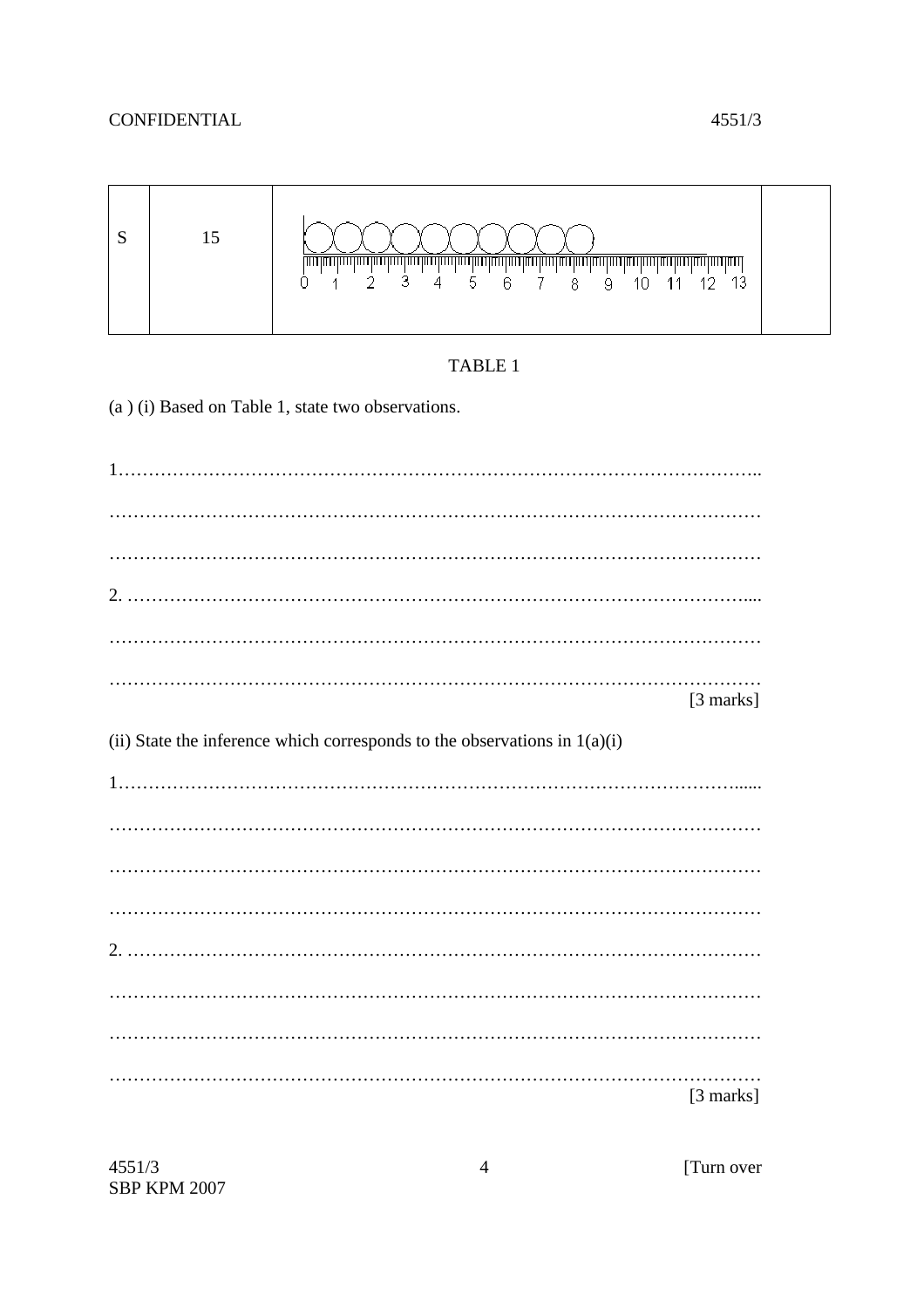# CONFIDENTIAL 4551/3

# (b) Complete Table 1 by recording the final total length of the potato discs

[3 marks]

(c)(i) Complete Table 1.1 based on this experiment

| Variable                                                    | Method to operate the variable |  |  |  |  |
|-------------------------------------------------------------|--------------------------------|--|--|--|--|
| Manipulated variable                                        |                                |  |  |  |  |
|                                                             |                                |  |  |  |  |
|                                                             |                                |  |  |  |  |
|                                                             |                                |  |  |  |  |
| Responding variable                                         |                                |  |  |  |  |
|                                                             |                                |  |  |  |  |
|                                                             |                                |  |  |  |  |
|                                                             |                                |  |  |  |  |
|                                                             |                                |  |  |  |  |
| Controlled variable                                         |                                |  |  |  |  |
|                                                             |                                |  |  |  |  |
|                                                             |                                |  |  |  |  |
|                                                             |                                |  |  |  |  |
|                                                             | TABLE 1.1                      |  |  |  |  |
|                                                             |                                |  |  |  |  |
| [3 marks]<br>(ii) State the hypothesis for this experiment. |                                |  |  |  |  |
|                                                             |                                |  |  |  |  |
|                                                             |                                |  |  |  |  |
|                                                             |                                |  |  |  |  |
|                                                             |                                |  |  |  |  |
|                                                             | [3 marks]                      |  |  |  |  |
| 4551/3<br><b>SBP KPM 2007</b>                               | [Turn over<br>5                |  |  |  |  |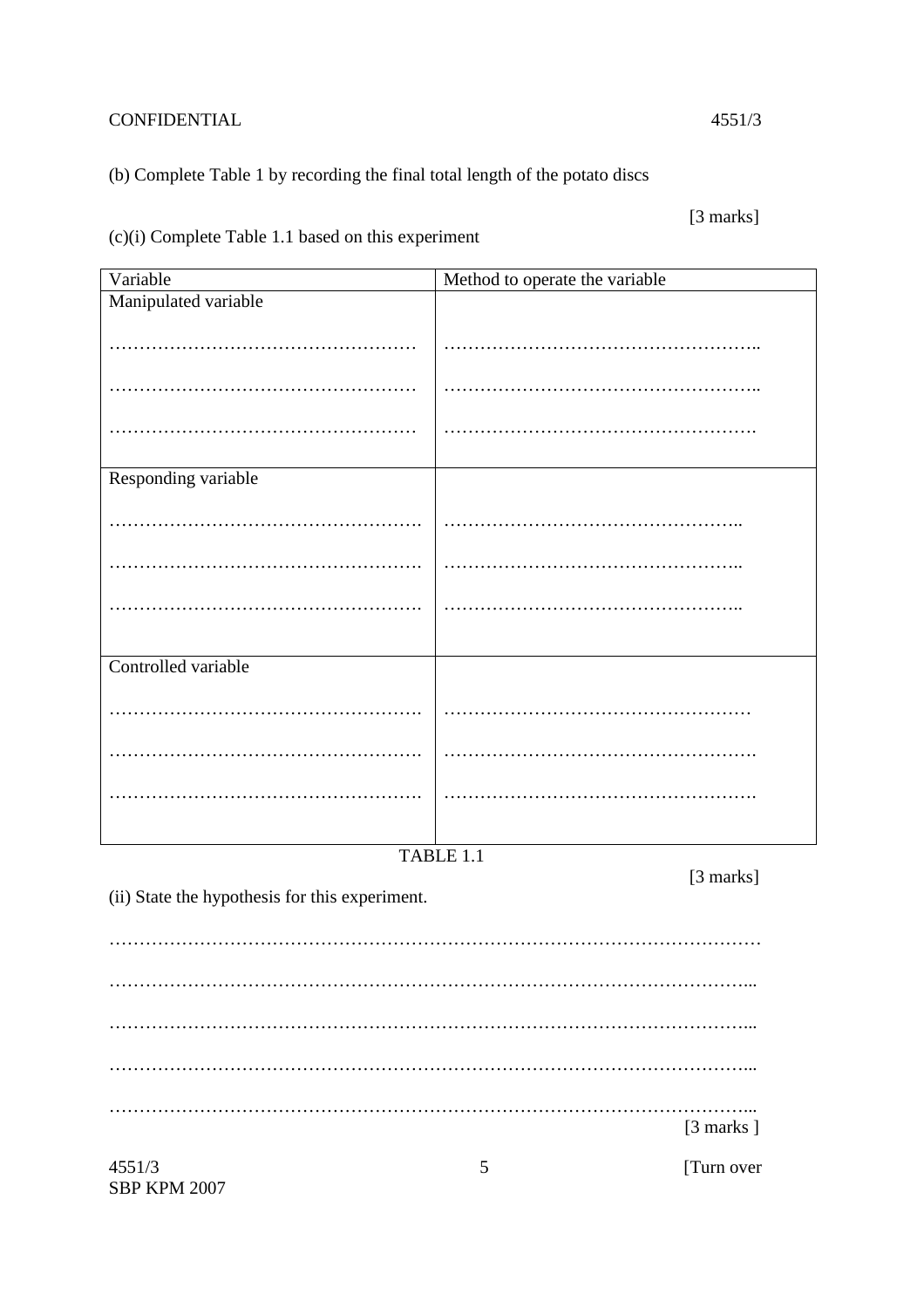#### CONFIDENTIAL 4551/3

(d )(i) Based on Table 1, construct a table and record the results of the experiment which includes the following aspects:

- \* concentrations of sucrose solutions
- \* original length (cm)
- \* final length (cm)
- \* change in length (cm)
- \* percentage change in length (%)

(ii) On the graph paper provided, draw the graph of the percentage change in length of the potato discs against the concentration of the sucrose solutions.

[3 marks]

(iii) Based on the graph in (d )(ii), state the concentration of the sucrose solution which is isotonic to the concentration of the cell sap of the potatoes. Explain your answer.

 $4551/3$  [Turn over 6 ……………………………………………………………………………………………… …………………………………………………………………………………………….... . The contribution of the contribution of the contribution of the contribution of the contribution of the contribution of the contribution of the contribution of the contribution of the contribution of the contribution of ……………………………………………………………………………………………… ……………………………………………………………………………………………… ……………………………………………………………………………………………… [3 marks]

SBP KPM 2007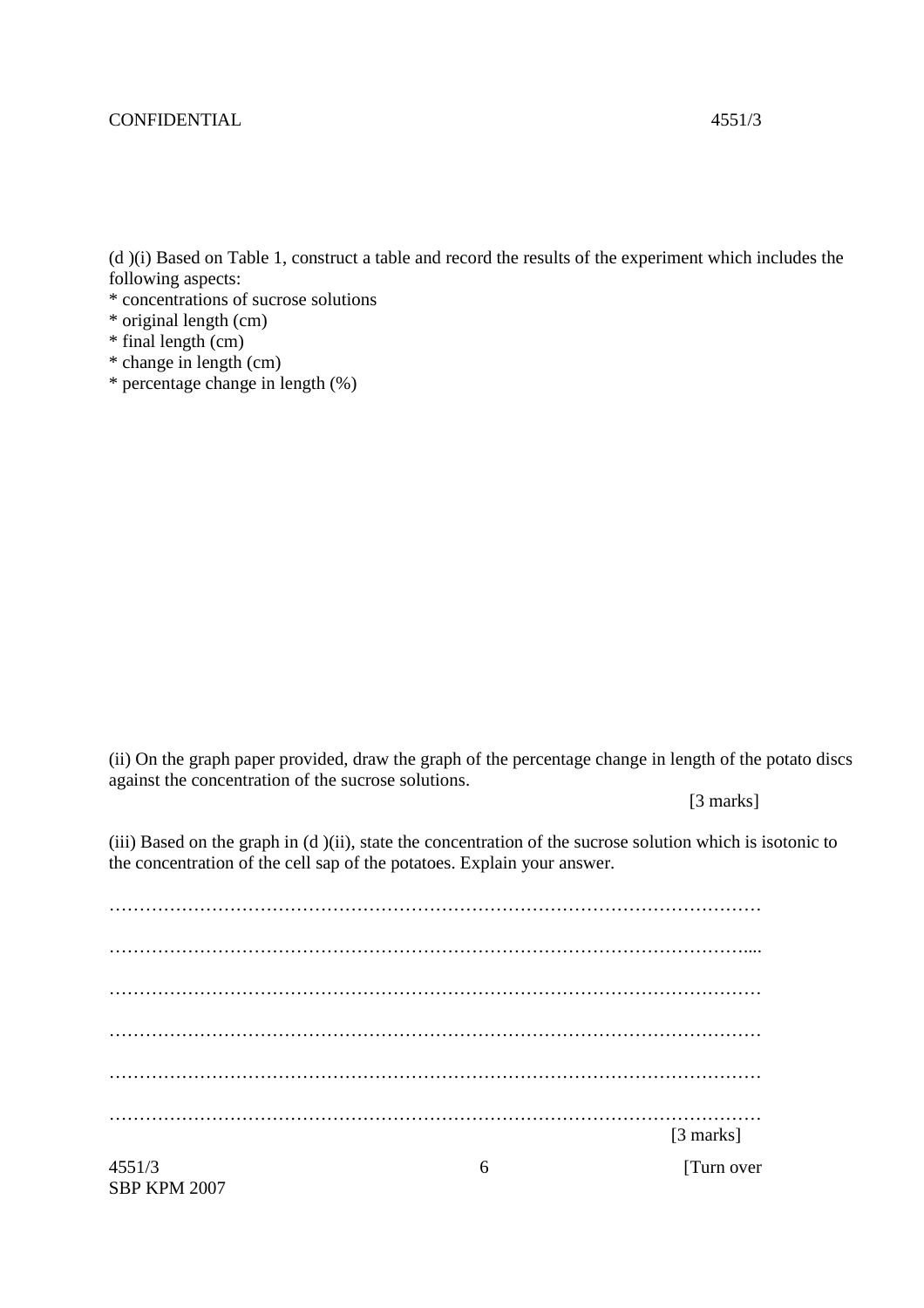### CONFIDENTIAL 4551/3

(e) The experiment using 15 % sucrose solution was repeated with spinach stem strips. Predict the changes that occur to the strips?

……………………………………………………………………………………………… ……………………………………………………………………………………………… ……………………………………………………………………………………………… [3 marks]

(f) If the change in length of the potato discs in group P is measured every minute, state the relationship between the length of the potato discs with time?

………………………………………………………………………………………………  $\mathcal{L}$  . The contract of the contract of the contract of the contract of the contract of the contract of the contract of the contract of the contract of the contract of the contract of the contract of the contract of th ……………………………………………………………………………………………… [3 marks]

(g) Based on this experiment , define osmosis operationally.

|  | $[3 \text{ marks}]$ |
|--|---------------------|

(h) Classify the various sucrose concentrations used in this experiment by comparing with the osmotic concentration of the cell sap.

| Sucrose concentrations $(\% )$ | Types of sucrose solution compared to<br>the osmotic concentration of cell sap |
|--------------------------------|--------------------------------------------------------------------------------|
|                                |                                                                                |
|                                |                                                                                |
|                                |                                                                                |
|                                |                                                                                |

[3 marks]